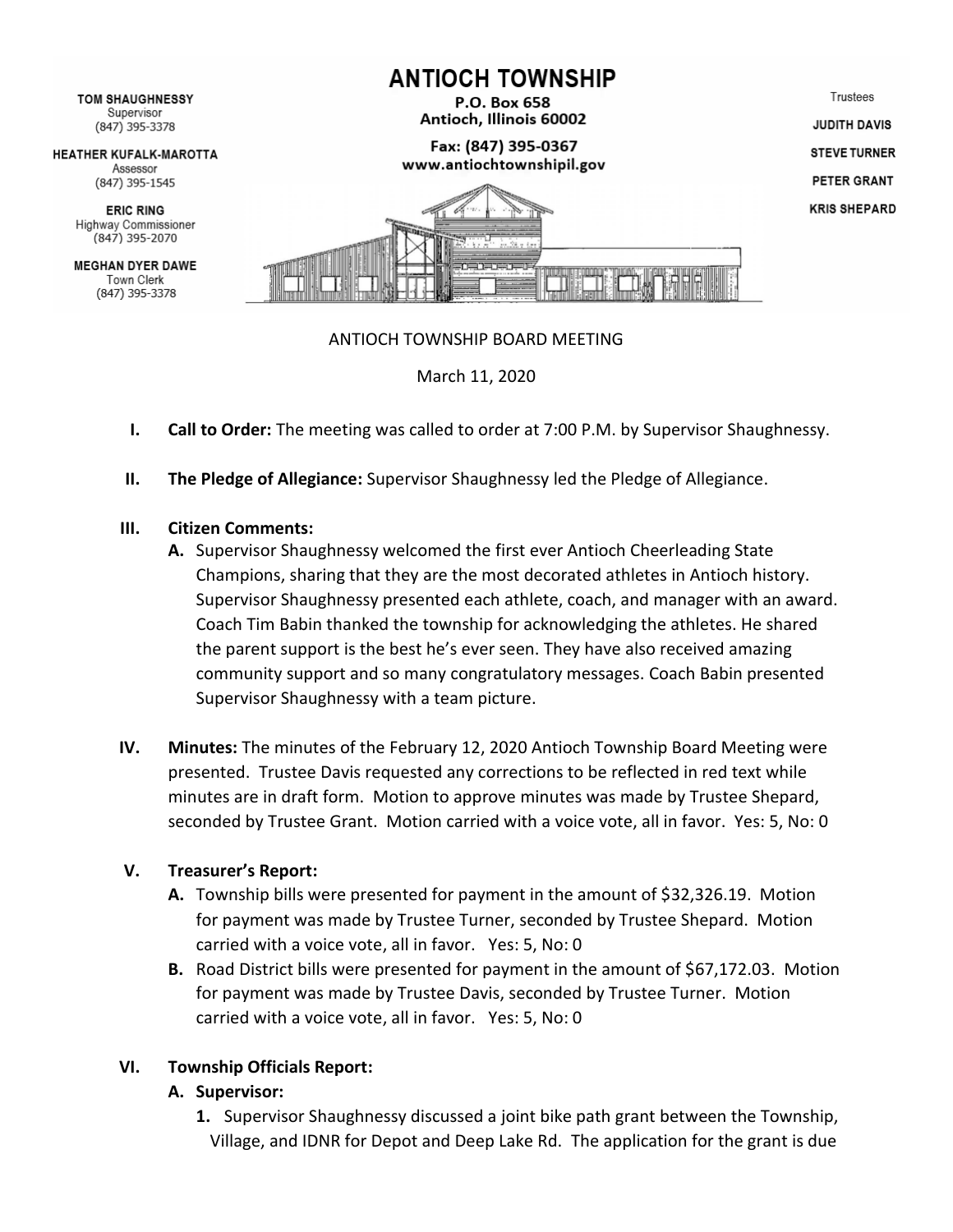by March 16. Trustee Grant asked the cost of the Grant. Supervisor Shaughnessy stated it is an 80/20 mix. The first process is Depot & Deep Lake to 173, which is \$650,000. With IDNR it is a 50/50 split. The Village and the Township would each pay \$200,000 - \$250,000 and the grant will cover the other 50%. The resolution is intended to earmark the funds. For every dollar spent, the Township pays 25 cents, the Village pays 25 cents, and the State pays 50 cents. The Village Board voted on Monday and passed the resolution. 7-10 letters of support have been received for the project. IDOT is planning to expand 173 from 83 to 94 and the dollars can be used for an 8 foot bike path on that too. Motion for a resolution authorizing the joint application with the Village for an IDNR Grant to fund bike path expansion Depot & Deep Lake Rd was made by Trustee Grant, seconded by Trustee Turner. Motion carried with a roll call vote, all in favor. Yes: 5 - Davis, Grant, Shaughnessy, Shepard, Turner, No: 0.

**2.** Supervisor Shaughnessy discussed agenda topics. The requirement of a regular meeting agenda shall not preclude consideration of (but not action on) items specifically set forth in the agenda. Special Meeting only matters listed may be discussed. The board is expected to attend each meeting to conclusion even if items not on the agenda are raised. If a scheduling conflict arises, notify the Supervisor or Clerk in advance to limit disruption to the meeting.

## **B. Clerk:**

- **1.** Reminder that budget hearings are April 8, 2020 Township Budget Hearing is at 6:30 P.M. and Road District Budget Hearing is at 6:45 P.M. The Annual Meeting is April 14, 2020 at 6:30 P.M.
- **2.** Early Voting at the Township Building continues through March 14, Monday Friday 9:00 A.M. – 5:00 P.M, Saturday 9:00 A.M. – 2:00 P.M. Election day is March 17 and polls are open from 6:00 A.M. – 7:00 P.M.

## **C. Assessor:**

- **1.** Chief Deputy Assessor Lee Perry reported that the County is not sending senior freeze applications, only post cards. There is a link of the Assessor's website to all exemptions. Seniors can print it online and mail it or bring it to the Assessor's office, or complete the application online, or contact the Assessor's office for assistance with completing the application.
- **D. Highway Commissioner:** No update.

# **E. Trustee Reports:**

- **1. Senior Committee, Trustee Davis:** March 2, 45 people attended Waking Ned Devine at the Antioch Theatre, 37 went to Oliverii North for lunch. March 19 is March Madness Bingo. Supervisor Shaughnessy discussed canceling the March 19 event due to COVID-19 and seniors being more susceptible to the virus. Trustee Shepard recommended erroring on the side of caution and canceling the event. The entire board was in agreement. Trustee Shepard also recommended moving forward with canceling the next event now, which is the Antioch Theatre and Oliverii North lunch on April 6. All were in favor of proactively canceling both events.
- **2. Grant Committee, Trustee Turner:** Received information on an 80 million dollar grant available from Governor Pritzker for economic infrastructure. 50 million is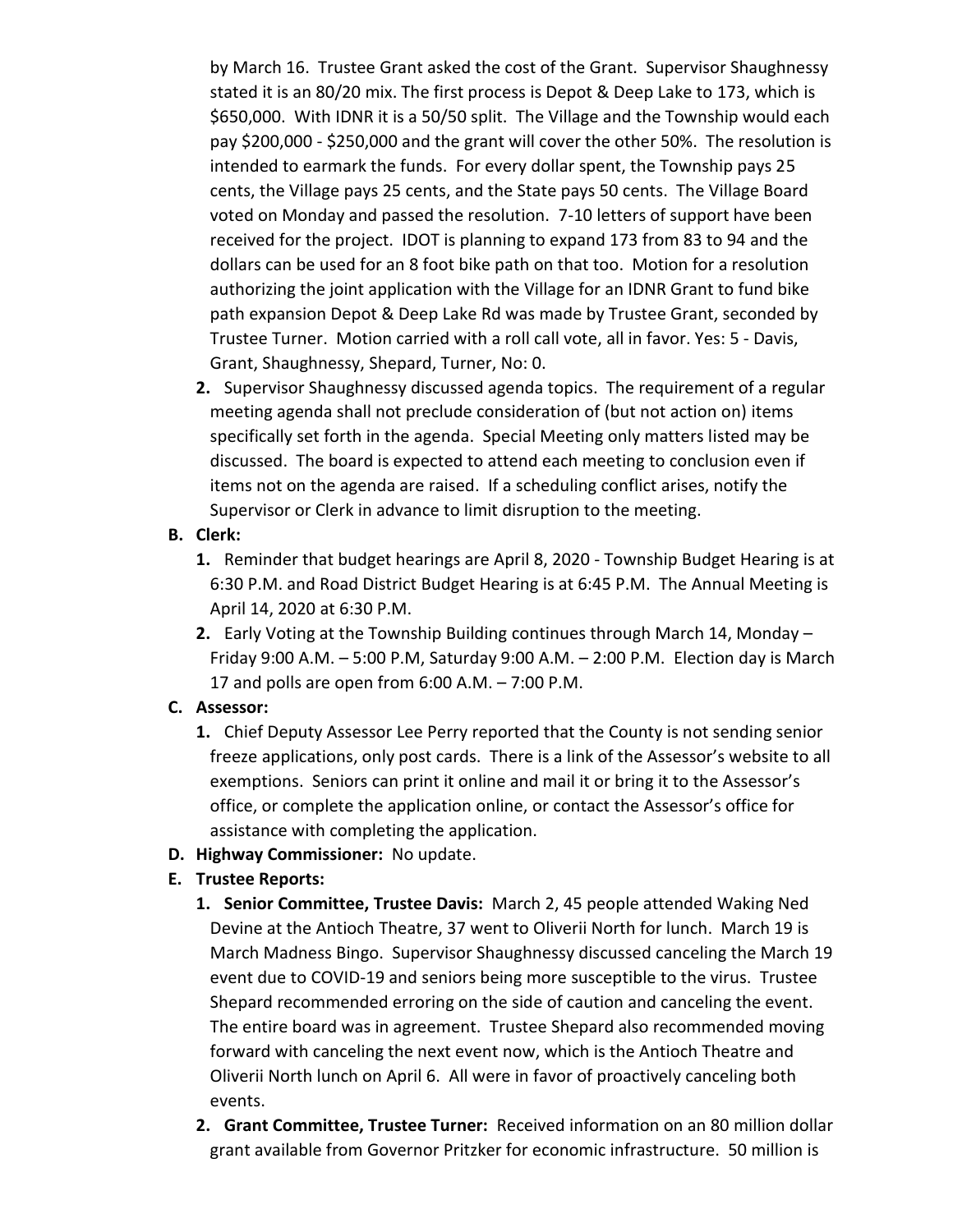available for public infrastructure with a 5 million maximum. 16.5 million is available for regional economic, and 13 million is available for shovel ready sites with a 2 millions dollar maximum. Trustee Turner will be reviewing the grant with Todd Kupsak and will also discuss what can or can't be done with Thelen.

- **3. Transportation Committee, Trustee Grant:** No update.
	- **a.** Supervisor Shaughnessy shared Merry Ladewig's February trip data. There were 19 trips – 17 community van and 2 medical. Barney and Bill are in the final stages to become PACE Bus drivers.
- **4. Parks Committee, Trustee Shepard:** 
	- **a.** Trustee Shepard reported that Supervisor Shaughnessy presented at the Village Board Meeting. An intergovernmental agreement was discussed, and the Village attorney, Bob Long, is on board. This is in relation to Osmond Park, possibly others, to make money go further for youth baseball, football, etc… The bid for the LED lights for baseball at Osmond Park came in around \$45,000. Trustee Shepard confirmed this would go out for bid. A meeting is occurring with Zimmerman and Krause to get more information on the RFP to determine if we will move forward with the lights or not.
	- **b.** Supervisor Shaughnessy shared Greenline Synergy out of Twin Lakes specializes in landscape and native plant seedings. They grow trays of seeds in a warehouse and place them in the ground similar to sod, but configured to design gardens and grass to our wants. They are coming in on March 20 to look at projects. They will look at Thelen as well to make that look like a more natural habitat.

# **VII. New Business:**

# **A.** Project Discussions:

- **1.** Supervisor Shaughnessy asked the board to review the garbage referendum from the attorney and the Village's 2015 Groot contract that are available in their packets. He requested that they read it and come up with questions for discussion. A decision for the next election is needed by August. Trustee Turner confirmed this would be the Township's own referendum and RFP. The Village contact is a model only and they would not be part of the referendum. The referendum can be advisory or binding, that needs to be decided.
- **2.** An evaluation was completed on St. Peter's. Supervisor Shaughnessy will send it to the board once he has reviewed it. He asked the board to read it when they receive it to have more in depth conversations. Both the school and convent are for sale. They could be used for a community center, a recreation center, to expand the senior program, township offices, etc… It would need work for ADA accessibility and elevators. They need to look at the recommendation of what work will be needed to see if it makes economic sense. We might be able to lease to buy or buy straight out. Trustee Grant requested a comparison of what is being spent at the current building versus what the project will cost over the long-term.
- **3.** Chief Deputy Assessor Perry asked about the possibility for a dog park with the popularity they are gaining. Supervisor Shaughnessy shared that the dialogue with the Forest Preserve is open on parks.